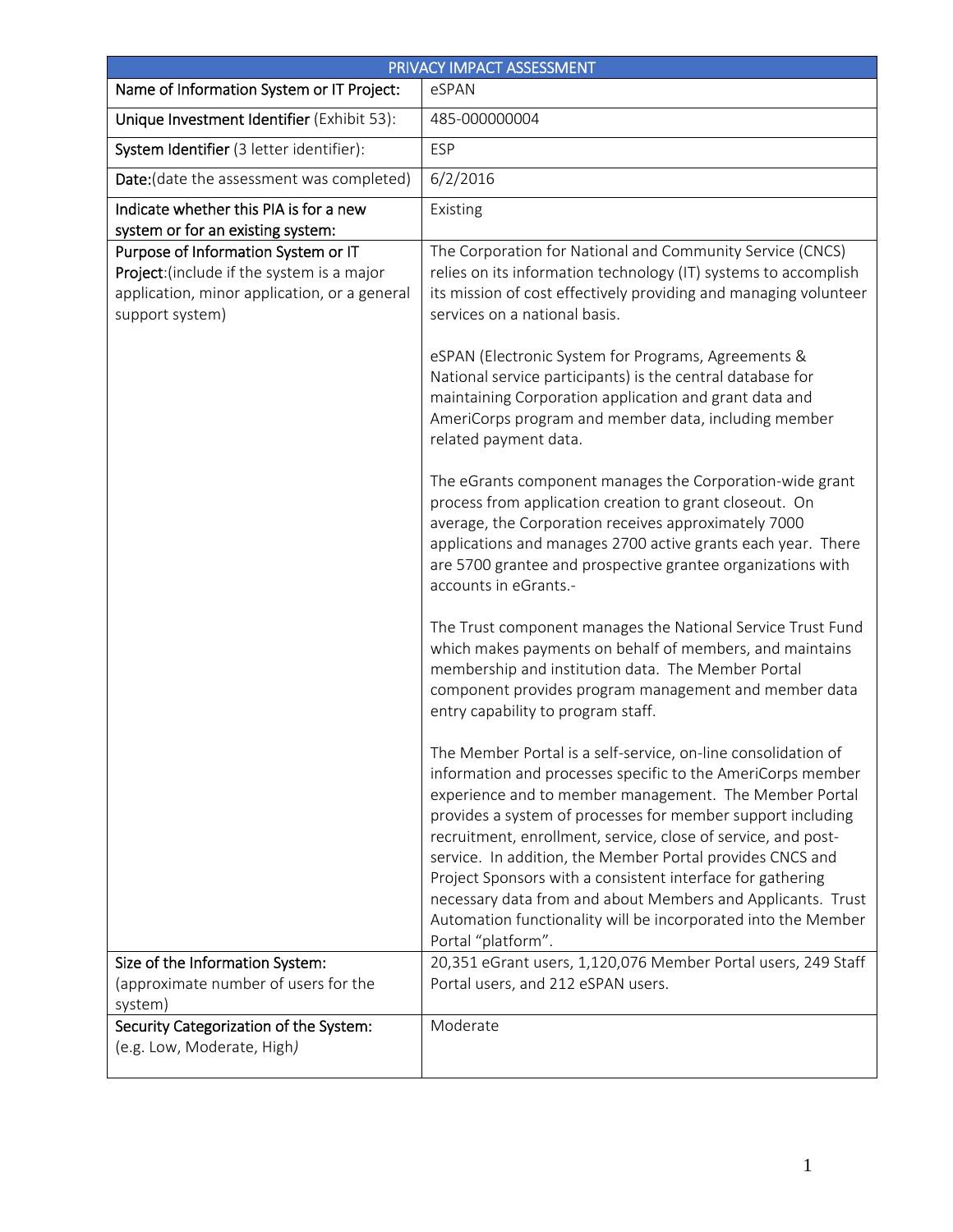| <b>CONTACT INFORMATION</b>                 |                                                           |
|--------------------------------------------|-----------------------------------------------------------|
| Person completing PIA:                     | Donald McComas, PM, 202-730-2970, dmccomas@cns.gov        |
| (Name, title, number, email.)              | Erick McKinley, ISSO, 703-730-2976, emckinley@cns.gov     |
| Information System Owner:                  | William Schmitt, System Owner, wschmitt@cns.gov, 202-606- |
| (Name, title, number, email.)              | 6891                                                      |
| <b>Information System Security Manager</b> | George Roehm, ISSM, 202-606-6778, groehm@cns.gov          |
| (ISSM):                                    |                                                           |
| (Name, title, number, email.)              |                                                           |

| <b>REVIEWERS</b>                            | Signature                                                                | <b>Date</b> |
|---------------------------------------------|--------------------------------------------------------------------------|-------------|
| Information System Owner<br>William Schmitt | Original, signed copy on file with the CNCS OIT<br>cybersecurity office. | 6/7/2016    |
|                                             |                                                                          |             |
| <b>Office of General Counsel</b>            |                                                                          |             |
| Alicia Wilson                               |                                                                          |             |
| <b>APPROVING OFFICIALS</b>                  | Signature                                                                | <b>Date</b> |
| (Contact CNCS by emailing privacy@cns.gov)  |                                                                          |             |
| Chief Privacy Officer                       |                                                                          |             |
| Amy Borgstrom                               |                                                                          |             |
| <b>Chief Information Security Officer</b>   |                                                                          |             |
| Stacy Dawn                                  |                                                                          |             |
|                                             |                                                                          |             |
| Senior Agency Official for Privacy          |                                                                          |             |
| Thomas R. Hanley, Jr.                       |                                                                          |             |
|                                             |                                                                          |             |

| SYSTEM APPLICATION/GENERAL INFORMATION                                                                                                                                                                                                                                                                                                                                                                                                                                                                                                                              |                                                                                                                                                                                                                                                                                                                                                                                                                                              |
|---------------------------------------------------------------------------------------------------------------------------------------------------------------------------------------------------------------------------------------------------------------------------------------------------------------------------------------------------------------------------------------------------------------------------------------------------------------------------------------------------------------------------------------------------------------------|----------------------------------------------------------------------------------------------------------------------------------------------------------------------------------------------------------------------------------------------------------------------------------------------------------------------------------------------------------------------------------------------------------------------------------------------|
| 1. Does this system contain any personally<br>identifiable information (PII) about<br>individuals? (Any information collected,<br>maintained, or used that is identifiable<br>to the individual. If the answer is "No,"<br>mark the rest of this document as<br>" $N/A$ .")                                                                                                                                                                                                                                                                                         | Yes                                                                                                                                                                                                                                                                                                                                                                                                                                          |
| 2. Provide a link to where a list of all the PII<br>data fields are documented within the<br>system and also describe what PII will be<br>collected or maintained by the system. If<br>a link cannot be provided please provide<br>the information in another form. (e.g.,<br>First, Middle, Last Name; Social Security<br>Number (SSN); Medical and Health<br>Information; Financial Information;<br>Clearance Information; Date of Birth<br>(DOB); Employment Information; Work<br>Address or Phone Number; Criminal<br>History; Home Address or Phone<br>Number) | PII collected and maintained by eGrants for Peer Reviewers<br>includes:<br>Social Security Number<br>Name<br>$\bullet$<br>Private Address<br>$\bullet$<br>Email address<br>$\bullet$<br>Phone number<br>$\bullet$<br>Bank account number<br>$\bullet$<br>PII collected and maintained by eGrants for Grantee<br>organizations and CNCS staff includes:<br>Name of individuals within a Grantee organization<br>CNCS staff names<br>$\bullet$ |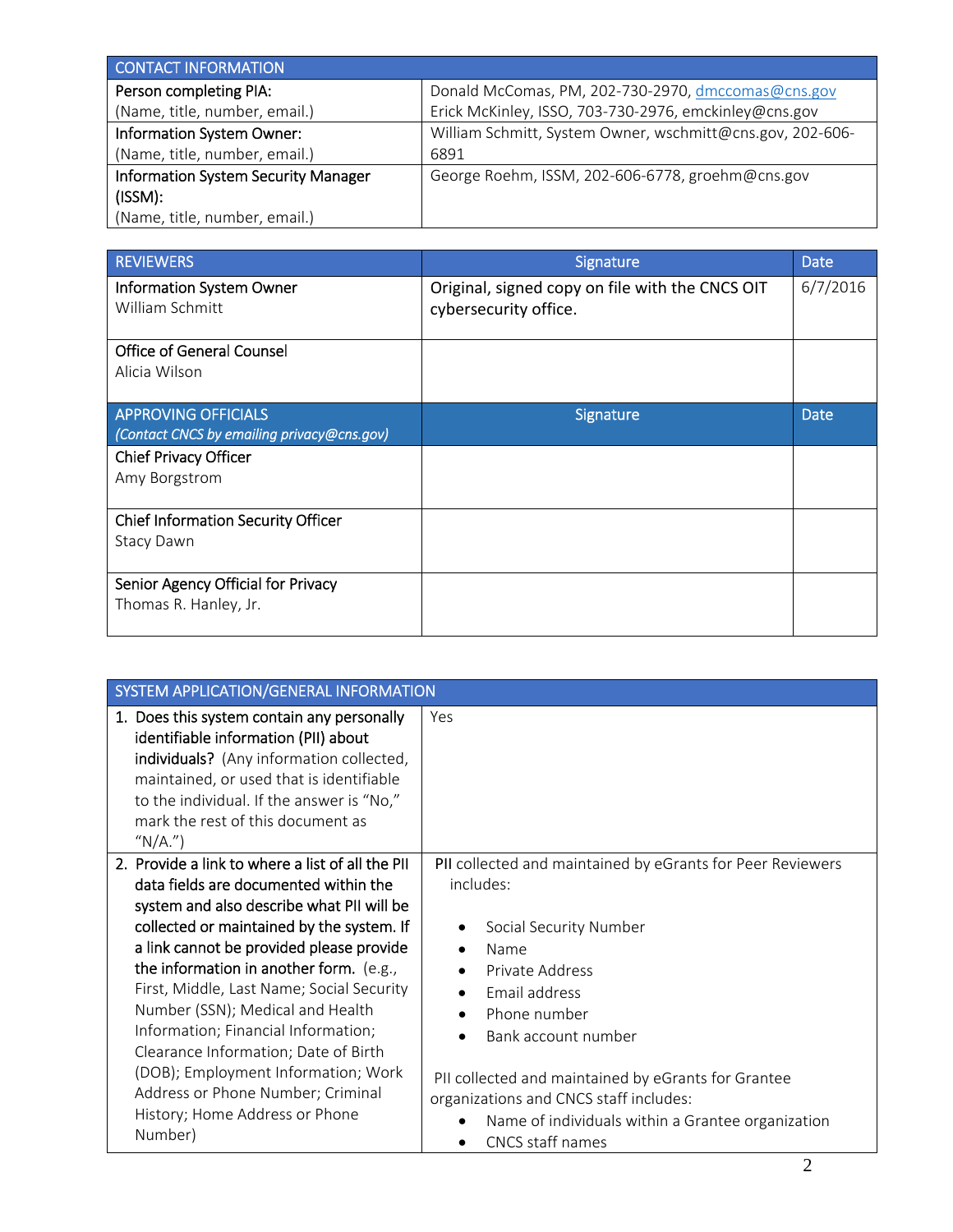| SYSTEM APPLICATION/GENERAL INFORMATION                    |                                                                                                                                                                                                                                                                                                                                                                                   |
|-----------------------------------------------------------|-----------------------------------------------------------------------------------------------------------------------------------------------------------------------------------------------------------------------------------------------------------------------------------------------------------------------------------------------------------------------------------|
|                                                           | PII collected and maintained by the Trust/eSPAN, Member<br>Portal includes:<br>Name<br>$\bullet$<br>Date Of Birth<br>$\bullet$<br>$\bullet$ SSN<br>Private Address<br>$\bullet$<br>Demographics<br>Program service information<br>Lender and Educational Institution Data<br>$\bullet$<br>Member education award<br>$\bullet$<br><b>Financial Transactions Data.</b><br>$\bullet$ |
| 3. Is this system identified in the CNCS<br>SORN?         | Yes                                                                                                                                                                                                                                                                                                                                                                               |
| 4. Are any modifications of the SORN<br>needed currently? | Yes, modifications are needed; updates are pending.                                                                                                                                                                                                                                                                                                                               |

| PII IN THE SYSTEM                                                                                                                                                                                                                                                                                                                                                                                                                                                                                                                       |                                                                                                          |
|-----------------------------------------------------------------------------------------------------------------------------------------------------------------------------------------------------------------------------------------------------------------------------------------------------------------------------------------------------------------------------------------------------------------------------------------------------------------------------------------------------------------------------------------|----------------------------------------------------------------------------------------------------------|
| 5. What categories of individuals are<br>covered in the system? (e.g., public,<br>employees, contractors, grantees,<br>and/or volunteers. Members of the<br>public refers to individuals in a non-<br>employee or non-CNCS contractor<br>context. Members of the public<br>includes individuals for whom CNCS<br>maintains information, as required by<br>law, who were previously employed or<br>contracted by CNCS. PIAs affecting<br>members of the public are posted on<br>the CNCS Privacy page of the public-<br>facing website.) | Peer Reviewers, Members (volunteers through CNCS<br>programs), former Members, and CNCS staff personnel. |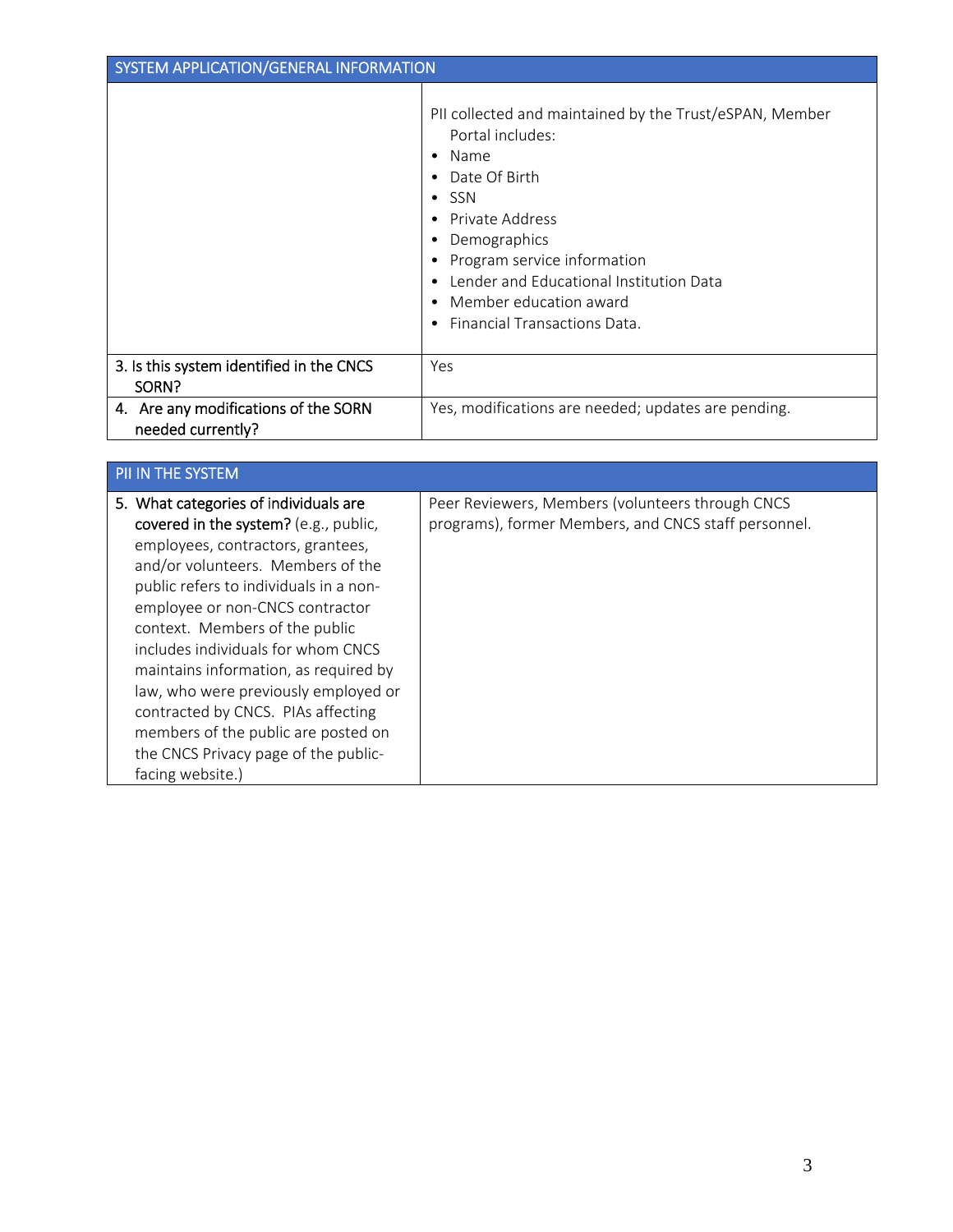| PII IN THE SYSTEM                                                                             |                                                                                                                                                                                                                                                                                                                                                                                                                                                                                                                                                                                                                                                                                                                                                                                                                                                                                                                                                                                                                                                                                                                                                                                                                                                                                                                                                                                                                            |
|-----------------------------------------------------------------------------------------------|----------------------------------------------------------------------------------------------------------------------------------------------------------------------------------------------------------------------------------------------------------------------------------------------------------------------------------------------------------------------------------------------------------------------------------------------------------------------------------------------------------------------------------------------------------------------------------------------------------------------------------------------------------------------------------------------------------------------------------------------------------------------------------------------------------------------------------------------------------------------------------------------------------------------------------------------------------------------------------------------------------------------------------------------------------------------------------------------------------------------------------------------------------------------------------------------------------------------------------------------------------------------------------------------------------------------------------------------------------------------------------------------------------------------------|
| 6. Why is the PII being collected?                                                            | PII is collected in eSPAN in order to ensure accurate recording,<br>processing and reporting of data, including financial<br>transactions, for the Corporation for National and Community<br>Service. Names and social security numbers are collected to<br>verify eligibility for the program and so that disbursements can<br>be made through the Department of the Treasury to<br>institutions and to report any taxable income to the Internal<br>Revenue Service. Personal and institutional addresses are used<br>to make payments by check and to report any taxable income<br>to the individual or to otherwise correspond with them.<br>Banking information is used to make payments by electronic<br>funds transfer. Telephone numbers and email addresses are<br>collected for contact information in the event of a question on<br>a financial or other transaction with the individual or institution.<br>Also, this information is used to respond to questions and<br>requests for statistical reporting. PII is also collected to manage<br>project information and cost share billing, to compute member<br>stipends, provide living allowances, childcare allowances,<br>healthcare benefits, establish administrative holds, and process<br>re-enrollments, extensions, early terminations, project<br>transfers, reinstatements into the program, and completion of<br>service for authorized members. |
| 7. How will CNCS use the PII collected?<br>(e.g., SSN are used to track education<br>awards.) | CNCS will use the PII collected to ensure accurate recording,<br>processing and reporting of data, including financial<br>transactions, for the Corporation for National and Community<br>Service. Names and social security numbers are collected so<br>that disbursements can be made through the Department of<br>the Treasury to institutions and to report any taxable income<br>to the Internal Revenue Service. Personal and institutional<br>addresses are used to make payments by check and to report<br>any taxable income to the individual or to otherwise<br>correspond with them. Banking information is used to make<br>payments by electronic funds transfer. Telephone numbers<br>and email addresses are used for contact information in the<br>event of a question on a financial or other transaction with the<br>individual or institution. Also, this information is used to<br>respond to questions and requests for statistical reporting. PII<br>is also collected to manage project information and cost share<br>billing, to compute member stipends, provide living<br>allowances, childcare allowances, healthcare benefits,<br>establish administrative holds, and process re-enrollments,<br>extensions, early terminations, project transfers,<br>reinstatements into the program, and completion of service<br>for authorized members.                                                   |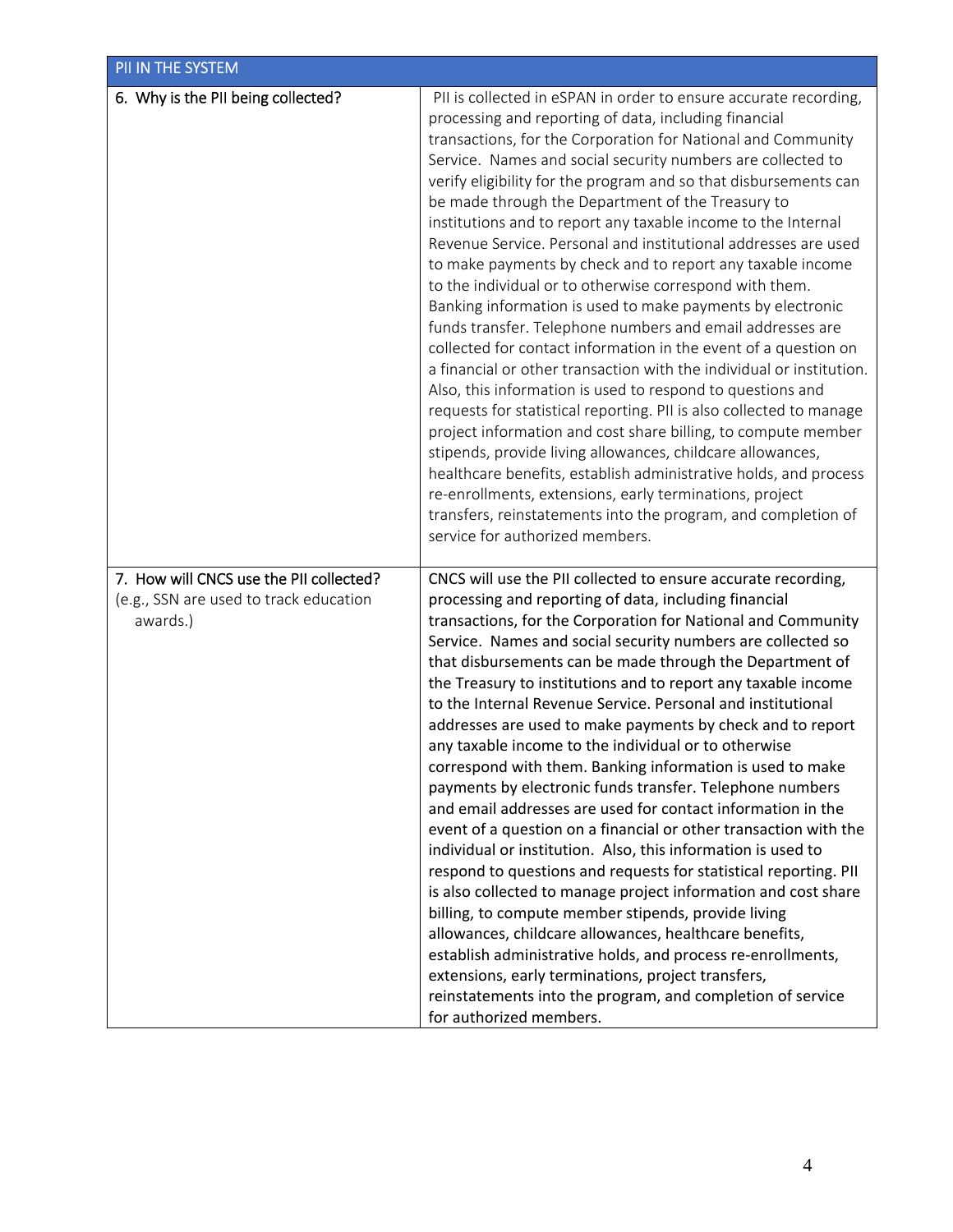| PII IN THE SYSTEM               |                                                                                                                                                                                                                                                                                                                                                                                                                                                                                                                                                                                                                                                                                                                                                                                                                                                                                                                                                                                                                                              |  |
|---------------------------------|----------------------------------------------------------------------------------------------------------------------------------------------------------------------------------------------------------------------------------------------------------------------------------------------------------------------------------------------------------------------------------------------------------------------------------------------------------------------------------------------------------------------------------------------------------------------------------------------------------------------------------------------------------------------------------------------------------------------------------------------------------------------------------------------------------------------------------------------------------------------------------------------------------------------------------------------------------------------------------------------------------------------------------------------|--|
| 8. How will the PII be secured? | CNCS limits the amount of personally identifiable information<br>in eSPAN to the minimum necessary to support its customer<br>and organizations.                                                                                                                                                                                                                                                                                                                                                                                                                                                                                                                                                                                                                                                                                                                                                                                                                                                                                             |  |
|                                 | Controls are in place in the form of administrative policies and<br>procedures, as well as technical controls, which ensure<br>information is used in accordance with the above described<br>uses. Access to personal information is limited to system users<br>who have been approved and assigned a system role authorizing<br>access to information required to perform their job functions.<br>The ability to perform data mining, query directly against the<br>database, or create data reports other than those authorized for<br>their user role is controlled through access controls on the<br>system.<br>User's that are granted access to the eSPAN have signed a<br>CNCS Cybersecurity Rules of Behavior Agreement that outline<br>the roles and responsibilities while accessing a government<br>system and consequences of misbehavior are also defined.<br>Additionally, a standard CNCS warning banner is displayed on<br>the eSPAN homepage to inform users that they are about to<br>access a CNCS owned computer system: |  |
|                                 | The Corporation for National and<br><b>Community Service monitors Network</b><br>activity and software usage to maintain<br>system security, availability, and to<br>ensure appropriate and legitimate usage.<br>Any individual who intentionally<br>accesses a Federal computer without<br>authorization, and who alters, damages,<br>makes unauthorized modifications to, or<br>destroys information in any Federal<br>interest computer, or exceeds authorized<br>access, is in violation of the Computer<br>Fraud and Abuse Act of 1986 (Public Law<br>99-474). Any individual found to be in<br>violation of this Act could be punished<br>with fines and imprisonment, and/or<br>dismissal. By proceeding, you hereby<br>acknowledge your agreement with these<br>terms.                                                                                                                                                                                                                                                               |  |
|                                 | CNCS also uses the following warning:<br>This Computer is U.S. Government<br>Property                                                                                                                                                                                                                                                                                                                                                                                                                                                                                                                                                                                                                                                                                                                                                                                                                                                                                                                                                        |  |
|                                 | All access to the system is encrypted using TLS<br>and controlled by users accounts and<br>passwords.                                                                                                                                                                                                                                                                                                                                                                                                                                                                                                                                                                                                                                                                                                                                                                                                                                                                                                                                        |  |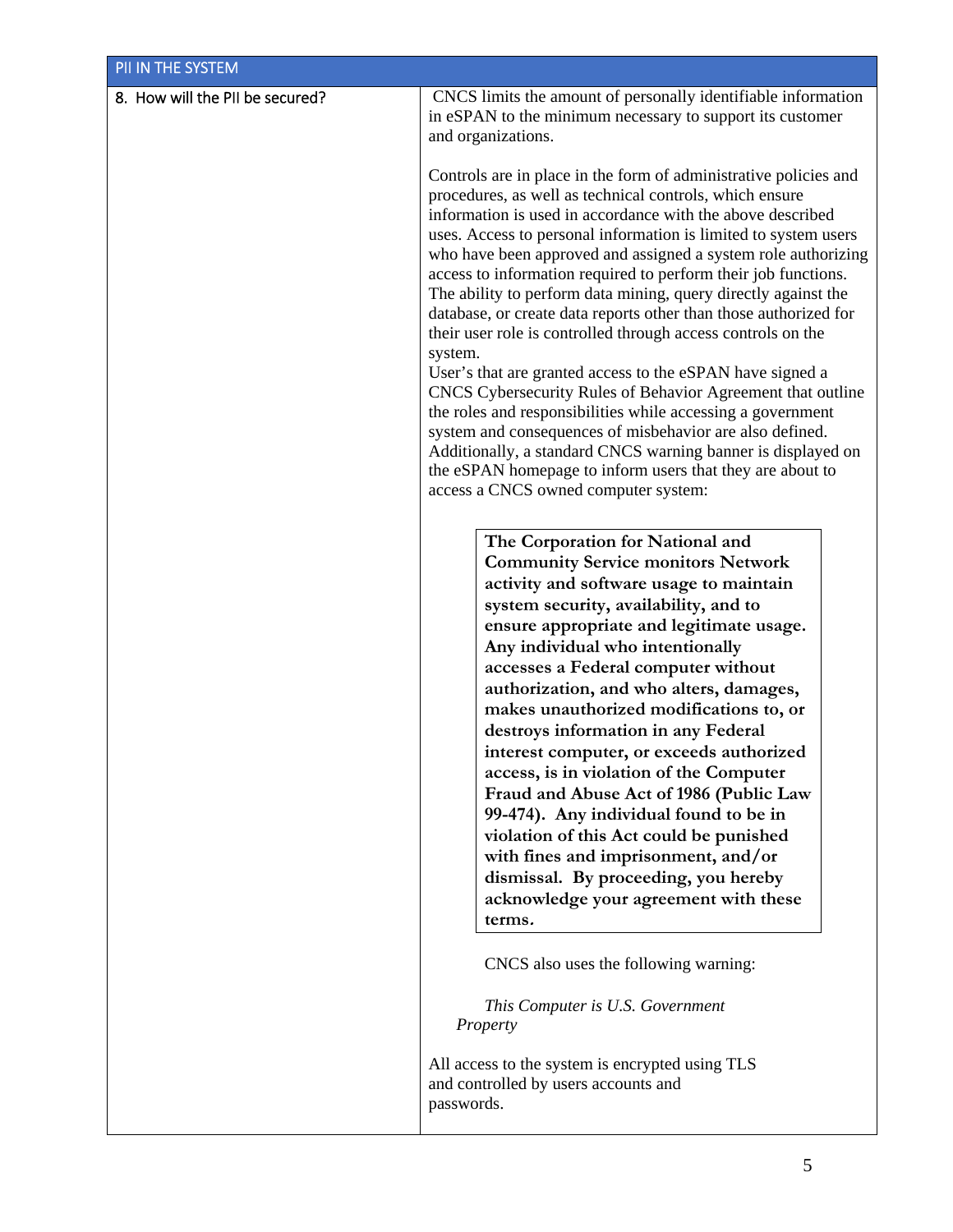| PII IN THE SYSTEM                                                                                                                                                                                                                                                                                         |                                                                                                                                                                                                                                                                                                                                                                                                                                                                                                                                                                                                                                         |
|-----------------------------------------------------------------------------------------------------------------------------------------------------------------------------------------------------------------------------------------------------------------------------------------------------------|-----------------------------------------------------------------------------------------------------------------------------------------------------------------------------------------------------------------------------------------------------------------------------------------------------------------------------------------------------------------------------------------------------------------------------------------------------------------------------------------------------------------------------------------------------------------------------------------------------------------------------------------|
| 9. Is information being obtained from the<br>individual directly? If not directly, then<br>what are the other sources?                                                                                                                                                                                    | Yes. Information is collected directly from the individual in<br>several ways. Grant applicants, awardees, and Peer Reviewers<br>enter information directly into the eGrants portal. AmeriCorps<br>members and organizations enter their information<br>electronically to CNCS using the MyAmeriCorps portal.<br>AmeriCorps members, grantee organizations, and Peer<br>Reviewers may, on occasion, provide information directly to the<br>National Service Hotline                                                                                                                                                                     |
| 10. Is the PII current? (What steps are<br>being taken to ensure the PII is current<br>and that there is not any PII that needs<br>to be deleted? For example, if someone<br>is no longer an employee, their PII is not<br>needed after a certain point.)                                                 | Member Information is provided directly by the individual and<br>is self-certified. At any time, Members can log in to the<br>Member Portal and update their information, and they are<br>instructed to keep data current. Peer Reviewer information is<br>provided directly by the individual and is self-certified and can<br>be adjusted at any time thru the eGrants Portal. Grantee's<br>information is provided at the time the application is submitted.<br>The eGrants and the Member portals contain field level edit<br>checks of the data input by applicants and AmeriCorps<br>members for reasonableness at time of entry. |
| 11. What specific authorities authorize this<br>system or project, the associated<br>collection, use, and/or retention of<br>personal information? (A Federal law,<br>Executive Order of the President or<br>CNCS requirement must authorize the<br>collection. i.e., legal authority to collect<br>SSN.) | The primary statutes that authorize this collection of<br>information are the Domestic Volunteer Service Act of 1973, as<br>amended; the National and Community Service Act of 1990, as<br>amended; Accounting Procedures Act of 1950, as amended; the<br>Chief Financial Officer Act of 1990; and the Debt Collection<br>Improvement Act of 1996.                                                                                                                                                                                                                                                                                      |
| 12. What opportunities do individuals have<br>to decline collection of specific PII/<br>consent to particular use and/or<br>approve or disapprove of how that<br>information is being shared?                                                                                                             | Individuals can decline to provide information. However, in<br>order to become a member or grantee, receive payment or<br>other benefits or to process a member application, the<br>personally identifiable information must be provided.                                                                                                                                                                                                                                                                                                                                                                                               |
| 13. Are the PII elements described in detail<br>and documented? If so, what document<br>provides description? (e.g., Data<br>Management Plan)                                                                                                                                                             | Yes. eSPAN System Security Plan.                                                                                                                                                                                                                                                                                                                                                                                                                                                                                                                                                                                                        |
| 14. If the information system is operated at<br>more than one site, how will consistency<br>of the information be ensured at all<br>sites?                                                                                                                                                                | There is a separate Disaster Recovery/ Continuity of Operations<br>Plan site which contains a replica of the main eSPAN<br>application/database. We ensure consistency via our replication<br>process. We also have a data warehouse which is also<br>replicated in real time and verified by our replication tools and<br>technology. Finally we are in the process of rolling out the new<br>system GMM in which the eGrants data will be migrated and<br>verified as part of rollout. It'll also be replicated using a tool<br>called Mulesoft and verified accordingly using logs, testing and<br>validation.                       |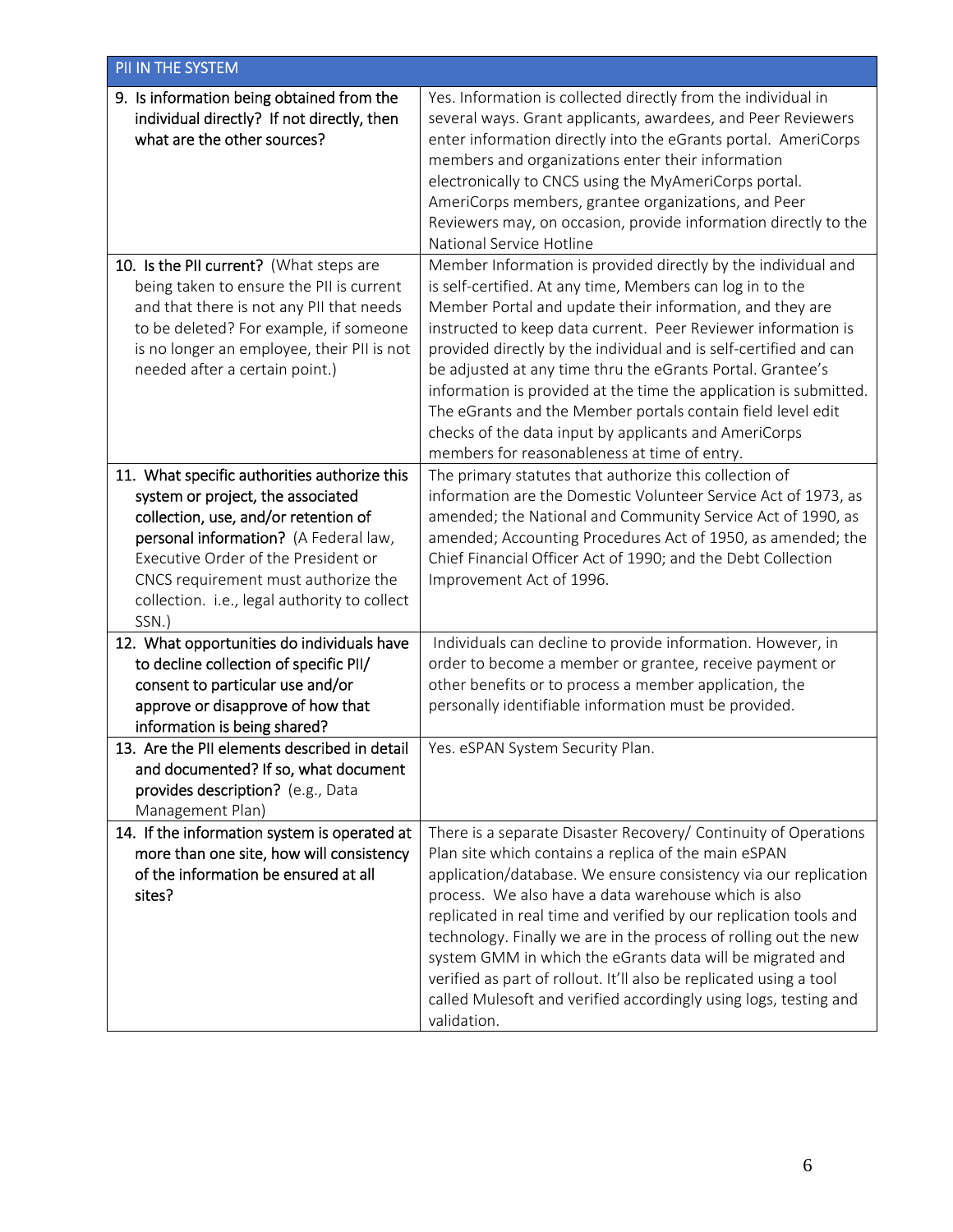| <b>MAINTENANCE AND ADMINISTRATIVE CONTROLS</b>                                                                                                                                                                                                                                                                                                                                                            |                                                                                                                                                                                                                                                                                                                                                                                                                                                                                                                                                                                                                                  |
|-----------------------------------------------------------------------------------------------------------------------------------------------------------------------------------------------------------------------------------------------------------------------------------------------------------------------------------------------------------------------------------------------------------|----------------------------------------------------------------------------------------------------------------------------------------------------------------------------------------------------------------------------------------------------------------------------------------------------------------------------------------------------------------------------------------------------------------------------------------------------------------------------------------------------------------------------------------------------------------------------------------------------------------------------------|
| 15. What are the retention periods of PII in<br>this system? (This should be consistent<br>with the records schedule as approved<br>by the National Archives and Records<br>Administration.)                                                                                                                                                                                                              | Programmatic data, including demographic and personal<br>information, is maintained for historical purposes and assessing<br>program trends and making forecasts. The records are<br>maintained within the system indefinitely. Retention of financial<br>data is similarly determined by federal accounting standards.<br>Records that are forwarded to the archives for storage meet<br>NARA requirements. With the eSPAN being phased out over<br>the next two years retention of records will be managed by the<br>Grants Member Management (GMM) system once in<br>production and will conform to the CNCS record schedule. |
| 16. What are the procedures for                                                                                                                                                                                                                                                                                                                                                                           | All data is maintain indefinitely. With the eSPAN being phased                                                                                                                                                                                                                                                                                                                                                                                                                                                                                                                                                                   |
| disposition of the PII at the end of the<br>retention period?                                                                                                                                                                                                                                                                                                                                             | out over the next two years retention of records will be<br>managed by the Grants Member Management (GMM) system<br>once in production and will conform to the CNCS record<br>schedule.                                                                                                                                                                                                                                                                                                                                                                                                                                          |
| 17. Does the system generate audit                                                                                                                                                                                                                                                                                                                                                                        | Network activity logs track access attempts to the eSPAN                                                                                                                                                                                                                                                                                                                                                                                                                                                                                                                                                                         |
| records containing information that<br>establishes the identity of the individual<br>associated with accessing the system's<br>PII for accountability purposes (e.g.,<br>implemented audit logging)? If yes,<br>what information is captured regarding<br>users/usage?<br>18. Will the PII be retrieved using a<br>personal identifier? List the identifiers<br>that will be used to retrieve information | servers and the mod-user and date of significant events. eSPAN<br>maintains a log for all processed transactions. eSPAN runs on<br>the Oracle database that tracks activity within the Oracle Audit<br>tables. Audit events Include login/login, changes made to<br>records, who created records, and the dates associated with<br>these events<br>Records can be retrieved using name, SSN, address, and date of<br>birth.                                                                                                                                                                                                      |
| and/or create reports.                                                                                                                                                                                                                                                                                                                                                                                    |                                                                                                                                                                                                                                                                                                                                                                                                                                                                                                                                                                                                                                  |
| 19. What controls will be used to prevent<br>unauthorized monitoring or retrieval of<br>PII?                                                                                                                                                                                                                                                                                                              | CNCS staff access is restricted by eSPAN roles and authorized<br>CNCS staff has access appropriate to their assigned duties.<br>Access must be approved by staff members' supervisor and the<br>eSPAN data owner. Staff access is reviewed quarterly and<br>adjusted as required. Members, institutions, and grantees have<br>access to their own data and are given roles appropriate to<br>their program requirements.                                                                                                                                                                                                         |

| <b>ACCESS TO PII</b>                                                                                                                                                                                                                                                                                                                                                                |                                                                                                                                                                                                                                                                                                                                                                                                                                                                                                                                                                                                 |
|-------------------------------------------------------------------------------------------------------------------------------------------------------------------------------------------------------------------------------------------------------------------------------------------------------------------------------------------------------------------------------------|-------------------------------------------------------------------------------------------------------------------------------------------------------------------------------------------------------------------------------------------------------------------------------------------------------------------------------------------------------------------------------------------------------------------------------------------------------------------------------------------------------------------------------------------------------------------------------------------------|
| 20. Who will have access to the PII in the<br>system? What kind of access will they<br>have? (e.g., contractors, managers,<br>system administrators, developers, or<br>others. Read only access, read and write<br>access, or change. If contractors have<br>access to the PII in the system, provide<br>evidence that assigned contractors are<br>in compliance with CNCS rules on | Authorized CNCS staff (federal and contractor employees) have<br>access appropriate to their assigned duties. Those individuals<br>have limited access based on their roles within the system.<br>Roles are assigned based on their supervisor's and business<br>owner's approval and all individual roles are reviewed quarterly<br>by their supervisor. CNCS contractors must follow the same<br>process as federal employees to obtain access to the system.<br>They also must follow the same Rules of Behavior and attend<br>the same cybersecurity and privacy training as federal staff. |
| privacy.)                                                                                                                                                                                                                                                                                                                                                                           | Members, institutions, peer reviewers, and grantees have<br>access to their own data in the system.                                                                                                                                                                                                                                                                                                                                                                                                                                                                                             |